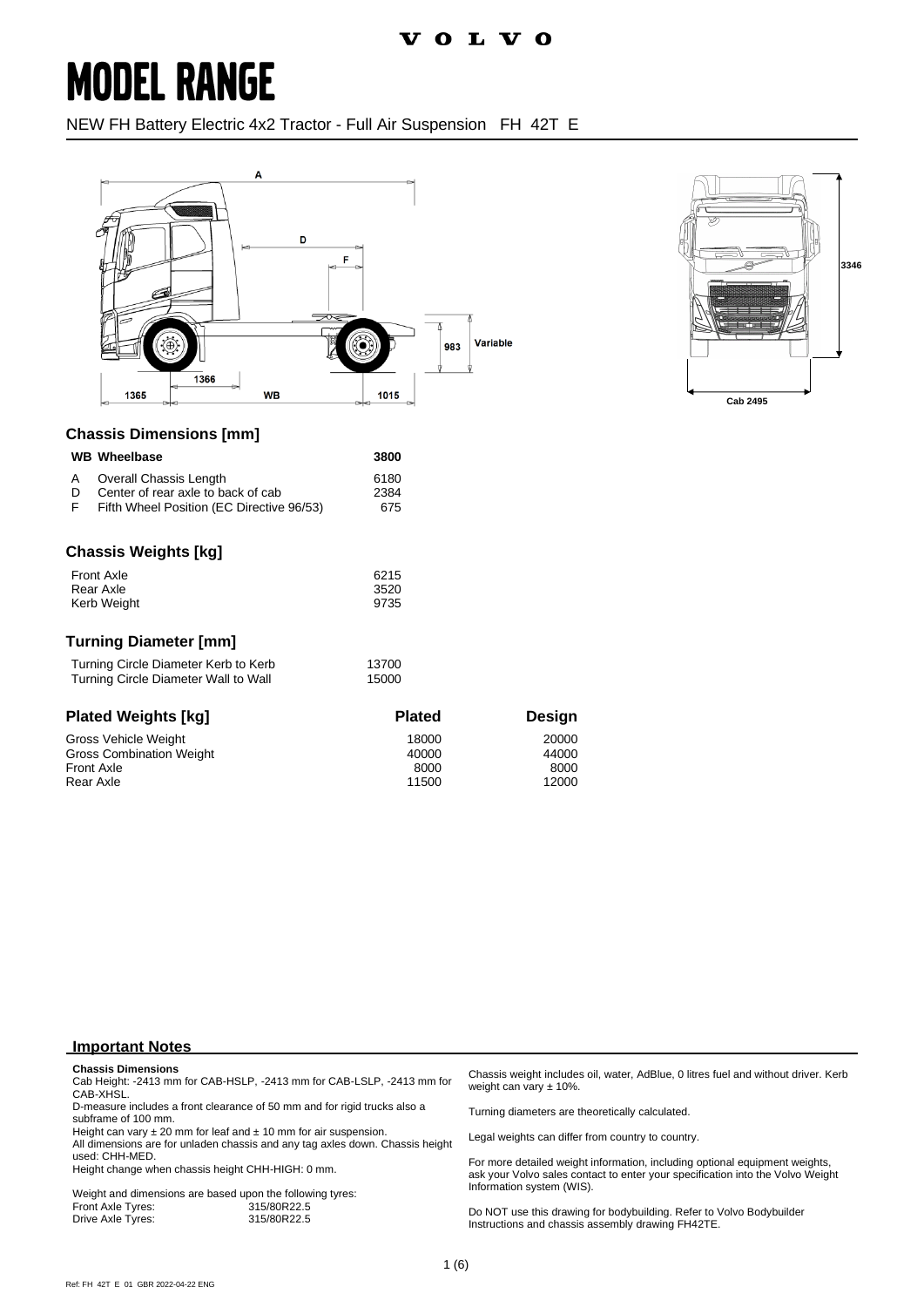### NEW FH Battery Electric 4x2 Tractor - Full Air Suspension FH 42T E

| <b>TRUCK USE</b>                                                    |                                                                                                                                                                                   | □ ASFE-BAS                                           | Active steering feature - Basic - Volvo Dynamic Steering - VDS                                                                                                 |
|---------------------------------------------------------------------|-----------------------------------------------------------------------------------------------------------------------------------------------------------------------------------|------------------------------------------------------|----------------------------------------------------------------------------------------------------------------------------------------------------------------|
| $\blacksquare$ DRM-BE                                               | Balanced & Economy Drive Mode                                                                                                                                                     |                                                      | - only                                                                                                                                                         |
| ■ PVT-MAP                                                           | I-See Predictive Cruise Control - using map based topography                                                                                                                      | □ ASFE-OG<br>□ ASFE-PO                               | Active steering feature - Volvo Dynamic Steering - VDS - with<br>stability assist - oversteer<br>Active steering feature - Volvo Dynamic Steering - VDS - with |
| ■ RC-SMOOT                                                          | information<br>Road Conditions - Smooth                                                                                                                                           | □ ASFE-PS                                            | personal settings and stability assist<br>Active steering feature - Volvo Dynamic Steering - VDS - with                                                        |
| <b>CORE COMPONENTS</b>                                              |                                                                                                                                                                                   |                                                      | personal settings                                                                                                                                              |
| □ CHH-HIGH                                                          | Chassis Height - High - for loading heights check the unique                                                                                                                      | ∎ FRAME266<br>□ FRAME300                             | Chassis frame section external height - 266 mm<br>Chassis frame section external height - 300 mm                                                               |
| □ CHH-MED                                                           | BEP chassis drawing attached to this quote<br>Chassis Height - Medium - for loading heights check the<br>unique BEP chassis drawing attached to this quote                        | o Fil-Eeeb                                           | Chassis frame inner liner - From the end of the engine to the<br>end of the bogie                                                                              |
| $RAD-G4$                                                            | RAD-G4 - 4x2 Air - Lite                                                                                                                                                           | $\blacksquare$ BBOX-EF                               | Battery box position - End of the frame in rear overhang                                                                                                       |
| □ FHE-HSLP                                                          | Cab - Globetrotter - all-steel safety cage design with a roof-<br>mounted emergency escape hatch.<br>Designed and built to Swedish impact and ECE R29                             | ■ BATTAMP<br>$\Box$ battind                          | Battery management - Voltage and current gauge<br>Battery management - Voltage, current and charge indicators                                                  |
| □ FHE-LSLP                                                          | regulations<br>Cab - Low sleeper - with steel safety cage design                                                                                                                  | □ WHC-FOL1<br>□ WHC-FOL2                             | One foldable wheel chock<br>Two foldable wheel chocks                                                                                                          |
| $\blacksquare$ FHE-SLP                                              | Designed and built to Swedish impact and ECE R29<br>regulations<br>Cab - Sleeper - all-steel safety cage design with a roof-                                                      | □ WHCP-F<br>$\square$ WHCP-T                         | Wheel chock carrier position - In the front part of the vehicle<br>Wheel chock carrier position - Outer luggage locker                                         |
|                                                                     | mounted emergency escape hatch.                                                                                                                                                   | $\Box$ CHAIN-S                                       | Snow chains                                                                                                                                                    |
|                                                                     | Designed and built to Swedish impact and ECE R29<br>regulations                                                                                                                   | □ HOOK-SC                                            | Snow chain hooks                                                                                                                                               |
| <b>D</b> FHE-XHSL                                                   | Cab - Globetrotter XL - all-steel safety cage design with a roof-<br>mounted emergency escape hatch.<br>Designed and built to Swedish impact and ECE R29                          | ∎ TOWF-NO1<br>DI TOWF-NO <sub>2</sub>                | Front towing device - One detachable - stored in cab<br>Front towing device - Two detachable - stored in cab                                                   |
|                                                                     | regulations                                                                                                                                                                       | □ TOWR-ONE                                           | Towing hitch attached to rear crossmember                                                                                                                      |
| ■ EPT2412                                                           | Gearbox - I-shift Automated 12-speed - suitable for gross train<br>weights up to 44tonne                                                                                          | $\Box$ TREL15<br>$\blacksquare$ TREL7-7              | Trailer electrical connection - Single 15 pin - ADR certified<br>Trailer electrical connection - 2 x 7 pin - 24N and 24S                                       |
| $\blacksquare$ NEM3<br><b>PACKAGES</b>                              | Number of Electrical Motors - 3 - Output 490 kW - 666hp<br>continuous power                                                                                                       | □ TBC-DUO<br>$\Box$ TBC-EC<br>$\blacksquare$ TBC-GBR | Duomatic type air line connectors<br>Trailer brakes with EC palm coupling connectors<br>'C' and 'CA' type air line connectors                                  |
| ■ INFONDF                                                           | Media Information Platform with Navigation & Volvo Connect<br>"On board" Support                                                                                                  | □ TRBR-HCF<br>∎ TRBR-STA                             | Full pressure hand controlled trailer brake<br>Stationary trailer brake control                                                                                |
| □ DRIV-E<br>$\Box$ DRIV-E+                                          | Cab Package - Drive<br>Cab Package - Drive +                                                                                                                                      | □ TRB-STRE                                           | Stretch Brake - Automatic low speed trailer brake activation to<br>avoid jack-knifing and improve steerability                                                 |
| $\Box$ DRIV-E++                                                     | Cab Package - Drive +                                                                                                                                                             | $R$ Fend-B                                           | Three piece EC approved rear mud wings and spray flaps                                                                                                         |
| $\Box$ 1LIV-E<br>$\Box$ 1LIV-E+<br>$\Box$ 1LIV-E++<br>$\Box$ 2LIV-E | Sleep & Resting Package - Living one-bed<br>Sleep & Resting Package - Living one-bed +<br>Sleep & Resting Package - Living one-bed ++<br>Sleep & Resting Package - Living two-bed | $RFH-BAS$<br>□ RFH-HIG<br>□ RFH-LOW                  | Basic rear wing height<br>High rear wing height - higher wing tops<br>Lower rear wing height - shallower wing tops                                             |
| $\square$ 2LIV-E+                                                   | Sleep & Resting Package - Living two-bed +                                                                                                                                        | <b>BLIGHT-E</b>                                      | Emergency brake light                                                                                                                                          |
| $\Box$ 2LIV-E++                                                     | Sleep & Resting Package - Living two-bed ++                                                                                                                                       | <b>WHEELS &amp; TYRES</b>                            |                                                                                                                                                                |
| $\square$ SAFE-E<br>$\square$ SAFE-E+                               | Active safety package<br>Active safety package +                                                                                                                                  | ∎ RT-AL                                              | Wheels - Alcoa brushed aluminium rims - standard holes for<br>long stud fixing                                                                                 |
| $\Box$ RANGOPT3<br>□ RANGOPT4                                       | Range Optimisation Package -3 years prepaid subscription<br>Range Optimisation Package - 4 years prepaid subscription                                                             | $\square$ RT-ALDP                                    | Wheels - Alcoa Dura-Bright aluminium rims - standard holes<br>for long stud fixing                                                                             |
| $\Box$ RANGOPT5                                                     | Range Optimisation Package - 5 years prepaid subscription                                                                                                                         | □ RT-ALDPD                                           | Wheels - Alcoa Dura-Bright EVO aluminium rims - countersunk<br>holes for short stud fixing                                                                     |
| <b>CHASSIS</b>                                                      |                                                                                                                                                                                   | □ RT-ALDU                                            | Wheels - Alcoa brushed aluminium rims - countersunk holes<br>for short stud fixing                                                                             |
| <b>ESLS-BAS</b>                                                     | Front suspension levelling - basic stroke                                                                                                                                         | $\square$ Spwt-D                                     | Spare wheel & tyre with rear tyre pattern                                                                                                                      |
| $\Box$ FAL10.0<br>EAL8.5<br>$\Box$ FAL9.0                           | Front axle design capacity - 10 tonne - check tyre capacity<br>Front axle design capacity - 8.5 tonnes<br>Front axle design capacity - 9.0 tonne - check tyre capacity            | $\square$ SPWT-F<br>$\square$ SWCP-T                 | Spare wheel & tyre with front tyre pattern<br>Spare wheel supplied temporarily strapped to chassis                                                             |
| $\Box$ FSTAB                                                        | Front anti-roll bar - Normal stiffness                                                                                                                                            | $\square$ SWCP-TP                                    | Temporary spare wheel carrier on top of chassis frame                                                                                                          |
| <b>ESTAB2</b><br>□ FSTAB3                                           | Front anti-roll bar - Medium stiffness<br>Front anti-roll bar - High stiffness                                                                                                    | $\square$ JACK-12T<br>$\Box$ JACK-15T                | 12 tonne bottle jack                                                                                                                                           |
| RAL12                                                               | Rear axle design capacity - 12 tonnes                                                                                                                                             | $\square$ JACK-20T                                   |                                                                                                                                                                |
| $\Box$ ASF-DL1<br>$ASF-DL3$                                         | Air suspension with 1 driving level<br>Air suspension with 3 driving levels                                                                                                       | ∎ TOOL-BAS<br><b>D TOOLKIT</b>                       | <b>Basic Toolkit</b><br>Complete tool kit                                                                                                                      |
| $\square$ ASF-DLL                                                   | Air suspension with automatically lowered drive height over<br>60km/h                                                                                                             | □ INFLAHOS                                           | Tyre inflation hose                                                                                                                                            |
| $\Box$ ACTST-TO                                                     | Active Steering- Volvo Dynamic Steering - VDS - with extra                                                                                                                        | □ GAUGE-TP                                           | Tyre pressure gauge                                                                                                                                            |
|                                                                     | electronic pump and torque overlay                                                                                                                                                |                                                      | <b>DRIVELINE EQUIPMENT</b>                                                                                                                                     |

■ Standard Equipment □ Optional Equipment

For more detailed information about cab and powertrain equipment, please refer to separate specification sheets.

For all possible options and combinations of options please consult your Volvo sales contact who can create a specification to match your requirements using the Volvo Sales Support system (VSS).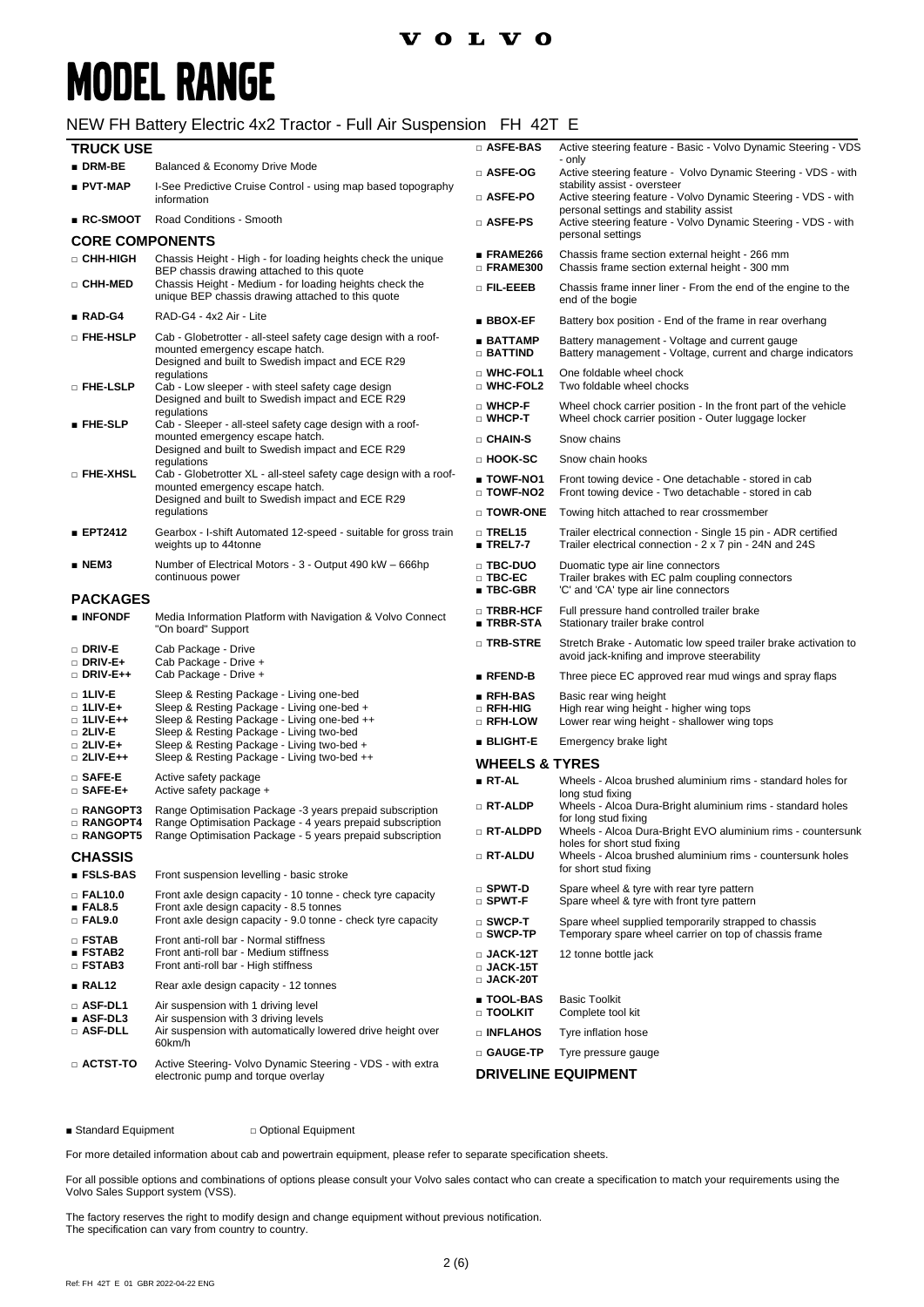### NEW FH Battery Electric 4x2 Tractor - Full Air Suspension FH 42T E

| ■ CRUIS-E                            | Eco cruise control (with eco-roll and I-cruise, controls in<br>steering wheel)                                               | $\Box$ ADFS                                  | Two extra DIN slots in front shelf - can be fitted with card or<br>drawer available as an accessory                                                                                            |
|--------------------------------------|------------------------------------------------------------------------------------------------------------------------------|----------------------------------------------|------------------------------------------------------------------------------------------------------------------------------------------------------------------------------------------------|
| $\square$ PTR-D                      | Gearbox PTO for plug-in pump, 0.71 xeng speed                                                                                | ∎ BUPALARM                                   | Reverse alarm                                                                                                                                                                                  |
| $\Box$ PTR-DH<br>$\Box$ PTR-DM       | Gearbox driven high speed PTO for one plug-in hydraulic<br>pump<br>Gearbox driven medium speed PTO for one plug-in hydraulic | $\square$ RTOLL-PK                           | Road toll PREPARATION kit for trucks operating with "Toll<br>Collect" in Germany                                                                                                               |
| $\square$ PTR-F                      | pump<br>Gearbox driven PTO with rear flange connection                                                                       | ■ LOADIND                                    | Load indicator with central dashboard display                                                                                                                                                  |
| $\Box$ PTR-FH                        | Gearbox driven high speed PTO with SAE drive flange                                                                          | $\square$ REMC-MF                            | Multi-functio wireless remote control                                                                                                                                                          |
| $\square$ PTR-FL<br>□ PTRD-D         | Gearbox driven low speed PTO with SAE drive flange<br>Gearbox driven HIGH SPEED PTO for two plug-in hydraulic                | ■ FIREXT3S                                   | Fire extinguisher - 3kg mounted on the seat base                                                                                                                                               |
|                                      | pumps                                                                                                                        | □ WARNVEST                                   | High visibility warning vest - no sleeves                                                                                                                                                      |
| D PTRD-D1                            | PTRD-D1 Gearbox driven HIGH SPEED PTO (1 SAE flange &<br>1 plug-in hydraulic pump)                                           | ■ WARNTRI2                                   | Roadside hazard warning triangle                                                                                                                                                               |
| □ PTRD-D2                            | Gearbox driven HIGH SPEED PTO (2 SAE flanges & 1 plug-in<br>hyd pump)                                                        | $\Box$ aidkit                                | First aid kit - Legal demand for EU markets including delivery<br>to EU bodybuilder                                                                                                            |
| □ PTRD-F                             | PTO with 1 DIN + 1 flange connection rear, manual gearbox                                                                    | $\Box$ AIDKIT1B                              | First aid kit - Legal demand for trucks transiting Germany                                                                                                                                     |
| $\Box$ HPG-F101                      | Parker F1-101 gearbox mounted, fixed displacement, single<br>flow, hydraulic pump                                            | $\square$ WARNLAMP                           | Portable warning lamp                                                                                                                                                                          |
| $\Box$ HPG-F41                       | Parker F1-41 gearbox mounted, fixed displacement, single                                                                     | □ LAMP-IN                                    | Inspection lamp                                                                                                                                                                                |
| $\Box$ HPG-F51                       | flow, hydraulic pump<br>Parker F1-51 gearbox mounted, fixed displacement, single                                             | $\square$ bulbkit                            | Bulb and fuse kit                                                                                                                                                                              |
|                                      | flow, hydraulic pump                                                                                                         | □ WRITEPAD                                   | Writing pad                                                                                                                                                                                    |
| $\Box$ HPG-F61                       | Parker F1-61 gearbox mounted, fixed displacement, single<br>flow, hydraulic pump                                             | ∎ DST-CF4                                    | Driver seat - Suspended, adjustable shock absorber, travel,                                                                                                                                    |
| $\Box$ HPG-F81                       | Parker F1-81 gearbox mounted, fixed displacement, single<br>flow, hydraulic pump                                             | □ DST-CF5                                    | backrest & lumbar controls with integrated seatbelt<br>Driver seat - Suspended with adjustable shock absorber,                                                                                 |
| $\blacksquare$ STWPOS-R              | Steering wheel position - RIGHT-HAND DRIVE                                                                                   | $\square$ DST-CF6                            | travel, backrest, lumbar & heat controls with integrated seatbelt<br>Driver seat - Suspended with adjustable shock absorber,                                                                   |
| □ STWM-LE                            | Leather steering wheel                                                                                                       |                                              | travel, backrest, lumbar, heat and ventilation controls with<br>integrated seatbelt                                                                                                            |
| ■ STGW-AD2                           | Adjustable steering wheel with neck tilt                                                                                     | □ DST-LUX1                                   | Driver seat - Deluxe 1: electrical adjustment with memory                                                                                                                                      |
| $\Box$ ARSL                          | Additional road speed limit - switch in dashboard                                                                            |                                              | function, lumbar support, heating & ventilation with integrated<br>seatbelt                                                                                                                    |
| ∎ ESP-BAS1                           | <b>Electronic Stability Control</b>                                                                                          | □ DST-LUX2                                   | Driver seat - Deluxe 2: electrical adjustment with memory                                                                                                                                      |
| □ ESPC-RO                            | ESP (Electronic Stability Program) functionality control -<br>Reduced / Off                                                  | □ SBD-RED                                    | function, lumbar support & heating with integrated seatbelt<br>Seat belt colour - Red                                                                                                          |
| □ HWSS-AC                            | Adaptive cruise control with forward collision warning                                                                       | □ PST-BAS1                                   | Passenger seat - Fixed non suspended fold up with seatbelt                                                                                                                                     |
| □ HWSS-ACB                           | Adaptive cruise control ACC with forward collision warning and<br>AEBS advanced emergency brake system                       | $\square$ PST-CF4                            | mounted on cab "B" post<br>Passenger seat - Suspended, adjustable shock absorber,                                                                                                              |
| ∎ HWSS-FCB                           | Forward collision warning with AEBS advanced emergency<br>brake system                                                       | $\square$ PST-CF5                            | travel, backrest & lumbar controls with integrated seatbelt<br>Passenger seat - Suspended with adjustable shock absorber,<br>travel, backrest, lumbar & heat controls with integrated seatbelt |
| ∎ LSS-DW                             | Lane departure-warning system                                                                                                | $\square$ PST-RX1                            | Passenger seat - Fixed non suspended, features: 90-degree                                                                                                                                      |
| ∎ LCS4                               |                                                                                                                              | ∎ PST-STD2                                   | rotation and tilt function with seatbelt mounted on cab "B" post<br>Passenger seat - Fixed with backrest adjustment, non                                                                       |
| □ DAS-W                              | Driver Alert Support system                                                                                                  | $\square$ PST-STD4                           | suspended with seatbelt mounted on cab "B" post<br>Passenger seat - Standard suspended with seatbelt mounted                                                                                   |
| □ RSENS-W                            | Rain sensing windscreen wipers                                                                                               |                                              | on cab "B" post                                                                                                                                                                                |
| ∎ CU-ECC                             | Cab Climate Unit - Electrically controlled air conditioning with<br>sun sensor                                               | □ SBPRE-PS                                   | Passenger seat belt pretensioner                                                                                                                                                               |
| □ CU-ECC2                            | Cab Climate Unit - Electrically controlled air conditioning with a<br>carbon filter, sun, mist, and air quality sensor       | □ ARMRE-BB<br>□ ARMRE-DB                     | Armrests - Two on both driver & passenger seats<br>Armrests - Two on the driver seat                                                                                                           |
| ■ IMMOBIL                            | Thatcham H2 approved immobiliser                                                                                             | □ ARMRE-PB                                   | Armrests - Two on the passenger seat                                                                                                                                                           |
| $\Box$ ALARM-E                       | Enhanced vehicle alarm - Thatcham H1 approved - Cab plus<br>external sensor for body/trailer                                 | $\square$ ARU-BAS<br><b>D</b> ARU-LEA        | Armrest upholstery - Vinyl<br>Armrest upholstery - Leather                                                                                                                                     |
| <b>El ALCOLOCK</b> Alcolock          |                                                                                                                              | GRABHI-B<br>□ GRABHI-L                       | Steel instep cab grab handle<br>Leather covered instep cab grab handle                                                                                                                         |
| $\Box$ AMPL400                       | Radio amplifier, 8 channel, 400 W with subwoofer<br>Located in right hand external storage box                               | ∎ FMAT-RUB<br>$\square$ FMAT-TX2             | Footwell floor mats - Rubber<br>Footwell floor mats - Two sets, Rubber and textile with an                                                                                                     |
| <b>■ BUPMON</b>                      | Back up monitor - Digital reverse camera, parameter & lead<br>supplied loose in cab.                                         | ∎ LBK80F                                     | embossed pile supplied in the cab                                                                                                                                                              |
| $\square$ isuns-bs<br>∎ ISUNS-DS     | Side sun visor - Driver & passenger side<br>Side sun visor - Driver-side                                                     | □ LBK80FRE                                   | Lower fixed bunk with wide middle section 815 in the centre x<br>2000 mm<br>Lower electrically operated recline bunk with wide middle                                                          |
| □ ISUNF-RE                           | Electrically operated textile interior sun blind                                                                             | □ LBK80FRM                                   | section 815 in the centre x 2000 mm<br>Lower manually operated recline bunk with wide middle section                                                                                           |
| ∎ ISUNF-RM                           | Manually operated textile interior sun blind                                                                                 |                                              | 815 in the centre x 2000 mm                                                                                                                                                                    |
| $\blacksquare$ CSPL-BX<br>□ CSPL-BXD | Lower center dash open storage box<br>Lower centre dash drawer                                                               | □ MATL-FI<br>$\square$ Matl-F14<br>■ MATL-SF | Firm lower bunk pocket sprung mattress<br>Lower mattress - firm, memory foam, 2000x700x130 mm<br>Lower flexizone mattress - semi-firm, pocket springs up to<br>100kg - 16 stone                |

■ Standard Equipment □ Optional Equipment

For more detailed information about cab and powertrain equipment, please refer to separate specification sheets.

For all possible options and combinations of options please consult your Volvo sales contact who can create a specification to match your requirements using the Volvo Sales Support system (VSS).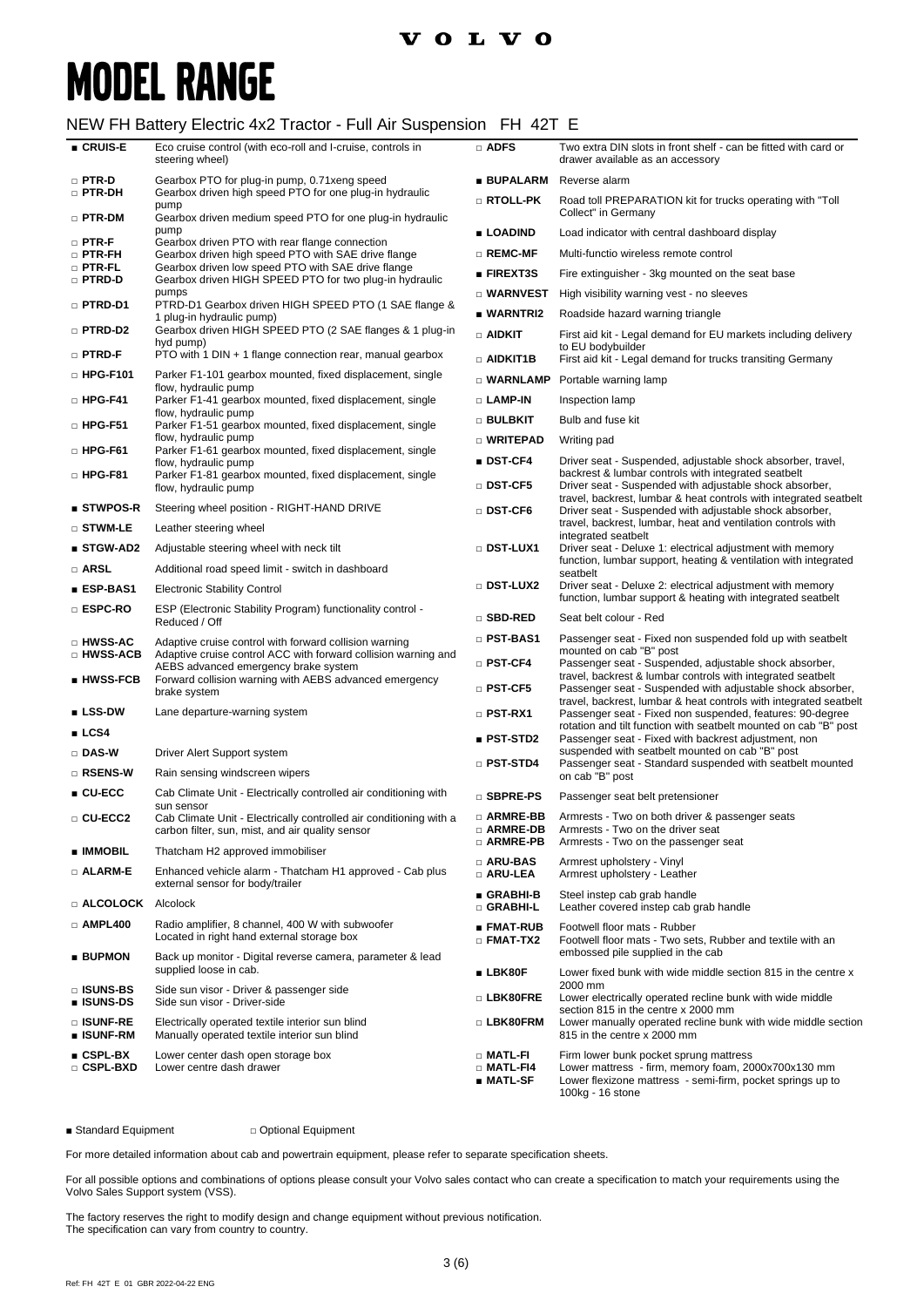### **VOLVO**

# **MODEL RANGE**

### NEW FH Battery Electric 4x2 Tractor - Full Air Suspension FH 42T E

| □ OLMAT-BA<br>$\Box$ OLMAT-PR                  | 35mm mattress overlay protector<br>50mm premium mattress overlay protector                                                                                    | ■ MIRCFCPS                                                                                     | Mirrors - Electrically heated and operated main and wide-angle<br>with manually adjusted kerb view mirror on the passenger side<br>and position camera in nearside mirror arm.                                         |
|------------------------------------------------|---------------------------------------------------------------------------------------------------------------------------------------------------------------|------------------------------------------------------------------------------------------------|------------------------------------------------------------------------------------------------------------------------------------------------------------------------------------------------------------------------|
| $\square$ TBK60AD                              | Height adjustable foldable top bunk 600 x 1900mm                                                                                                              | $\_ AMIR-F20$                                                                                  | Auxiliary front view mirror with a 200mm radius                                                                                                                                                                        |
| $\square$ TBK60F<br>□ TBK70AD                  | Fixed foldable top bunk 600 x 1900mm<br>Height adjustable foldable top bunk 700 x 1900mm                                                                      | □ SUNV-H                                                                                       | External smoke grey sunvisor                                                                                                                                                                                           |
| $\Box$ TBK70F                                  | Fixed foldable top bunk 700 x 1900mm                                                                                                                          | $\scriptstyle\Box$ AD-ROOF                                                                     | Cab roof deflector - Adjustable                                                                                                                                                                                        |
| CCPARK                                         | Cab parking climate - fitted                                                                                                                                  | □ AD-SIDEL                                                                                     | Cab side deflector - Long extension panels.                                                                                                                                                                            |
| $\square$ SLCP-BAS                             | Sleeper control panel - Basic with switches for interior light,<br>night heater, roof hatch and door lock                                                     | $\blacksquare$ ADCF-F                                                                          | Additional black edging on chassis side skirt                                                                                                                                                                          |
| <b>SLCP-LUX</b>                                | Sleeper control panel - Luxury with switches for interior light,                                                                                              | <b>D</b> HLP-ST                                                                                | Headlamp protection                                                                                                                                                                                                    |
|                                                | night heater, roof hatch, door lock, alarm clock, window and<br>radio                                                                                         | ∎ DRL-LED                                                                                      | V-shaped daytime running lights                                                                                                                                                                                        |
| □ SAFE                                         | Safe box for driver's personal items                                                                                                                          | □ DRIVL2<br>■ UDRIVL                                                                           | Two spot lamps<br>Auxiliary driving lights - Without                                                                                                                                                                   |
| □ RUS-BAS<br><b>RUS-HIG</b>                    | Rear cab upper storage - 300 mm high<br>Rear cab upper storage - 440 mm high - volume 245 litres                                                              | ∎ FOGL-WC                                                                                      | Front fog lights                                                                                                                                                                                                       |
| $\Box$ TABLE                                   | Folding and height adjustable table - on lower bunk                                                                                                           | ∎ CL-STAT                                                                                      | Static corner lights                                                                                                                                                                                                   |
| □ REFR-RUS                                     | Fridge - 28 litre rear upper wall mounted with dividers                                                                                                       | □ ASL-RF2                                                                                      | Two Hella H11 70W spotlamps in sign box                                                                                                                                                                                |
| □ REFRIG<br>□ MICRO-PK                         | Fridge - 33 litre under-bunk mounted with freezer dividers<br>Wiring preparation kit for microwave oven                                                       | $\Box$ BEACOA2F<br>□ BEACOA2R                                                                  | Roof beacons - Two front roof mounted amber LED<br>Roof beacons - Two rear roof mounted amber LED                                                                                                                      |
| ∎ BOTH-D                                       | One bottle holder under dashboard centre section                                                                                                              | <b>BEACON-P</b><br>$\square$ BEACONA4                                                          | Roof beacons - wiring preparation only<br>Roof beacons - Four amber LED - two front/ two rear                                                                                                                          |
| □ BOTH-DL<br>$\Box$ Both-L                     | Two bottle holders, one under dashboard centre section and<br>one mounted to the under bunk drawer<br>One bottle holder mounted to the under bunk drawer      | $\Box$ CABPT-R1<br>■ CABPT-R2                                                                  | Single outlet for roof mounted accessories<br>Twin outlets for roof mounted accessories.                                                                                                                               |
| □ COFMA-PK                                     | Coffee maker, preparation kit.                                                                                                                                | $\square$ SPOTP-F                                                                              | Spotlamp preparation in front, max 280W                                                                                                                                                                                |
| ∎ INLI-BAS<br>□ INLI-NL<br>□ INLI-NLD          | Interior white LED lights - basic<br>Interior white and red night LED light with no dimmer<br>Interior white and red night LED light with dimmer              | $\square$ Spotp-R<br>$\scriptstyle\Box$ spotp-rf                                               | Spotlamp preparation on roof, max 280W<br>Spotlamp preparation on cab roof and in cab front, max<br>2x280W                                                                                                             |
| $\square$ Arl-flex                             | Two flexible reading lamps (snake lamps)                                                                                                                      | □ ROS-IL<br>$\square$ ROS-IL2                                                                  | Globetrotter roof sign illuminated<br>Preparation kit for illuminated roof sign with switch loose in                                                                                                                   |
| $\blacksquare$ RH-EE<br>□ RH-ER                | Fixed tinted glass sky window with emergency exit<br>Steel roof hatch - Electrically operated, rear opening with                                              | □ ROS-ILP                                                                                      | cab, fit after registration<br>Roof sign illumination preparation kit                                                                                                                                                  |
| □ RH-ETR                                       | emergency exit<br>Tinted glass roof hatch - Electrically operated, rear opening                                                                               | □ CSGN-GTR                                                                                     | "Globetrotter" headboard logo                                                                                                                                                                                          |
|                                                | with emergency exit                                                                                                                                           | □ HORN-F1S<br>$\square$ Horn-R2S                                                               | Horn - Air single tone - chassis mounted<br>Horn - Air - Two roof-mounted                                                                                                                                              |
| □ RH-MTR                                       | Tinted glass roof hatch - Manually operated, rear opening with<br>emergency exit                                                                              | $\Box$ ANT-CBR                                                                                 | Roof mounted antenna for CB radio, single aerial. Only                                                                                                                                                                 |
| $\square$ swind-bs                             | Extra side window on both sides behind "B" pillar                                                                                                             |                                                                                                | Globetrotter cabs brings in extra DIN slots.                                                                                                                                                                           |
| $\square$ AS-FUS                               | Extra shelf in front upper storage compartments                                                                                                               | $\Box$ ACCBR-AP                                                                                | Front, middle & rear roof mounted accessory brackets                                                                                                                                                                   |
| $\square$ INFOT-PK                             | Preparation kit for the mounting of a flat screen TV in cab<br>above the driver's door, includes bracket, electrical and<br>speaker connections               | $\square$ ACCBR-F<br>$\Box$ ACCBR-FM<br>$\square$ ACCBR-FR<br>$\Box$ ACCBR-M<br>$\Box$ ACCBR-R | Front roof mounted accessory bracket<br>Front & middle roof mounted accessory brackets<br>Front & rear roof mounted accessory brackets<br>Middle roof mounted accessory bracket<br>Rear roof mounted accessory bracket |
| <b>CAB EXTERIOR</b><br>$\blacksquare$ extl-en2 | Enhanced complete painted finish - Satin Volvo badges. Main                                                                                                   | $\Box$ ACCBR-RM                                                                                | Rear & middle roof mounted accessory brackets                                                                                                                                                                          |
|                                                | grille, instep, door handles, mirror housing, and bumper in cab<br>colour. Aluminium step inserts. Sunvisor and bumper spoiler in<br>cab colour if specified. | □ STUC-B<br>$\square$ stuc-l<br>□ STUC-R                                                       | Left and right storage compartments under cab<br>Left storage compartment under cab<br>Right storage compartment under cab                                                                                             |
| □ LOCK-CTL                                     | Door locks - Central locking with key                                                                                                                         | $\square$ RFCAR-BC                                                                             | Rear mudwing carrier, back of cab                                                                                                                                                                                      |
| □ LOCK-REM                                     | Door locks - Remote central locking                                                                                                                           | $\square$ Ladder                                                                               | Ladder back of cab                                                                                                                                                                                                     |
| $\blacksquare$ BUMP-B<br>□ BUMP-B2             | Plastic front bumper<br>Steel front bumper                                                                                                                    | □ REFS-TW<br>$\square$ Refs-ty                                                                 | White cab conspicuity markings by packed in cab<br>Yellow cab conspicuity markings by packed in cab                                                                                                                    |
| ∎ BUMP-SP                                      | Front bumper spoiler                                                                                                                                          |                                                                                                | <b>SUPERSTRUCTURE PREPARATIONS</b>                                                                                                                                                                                     |
| <b>D</b> CTILTP-E<br>∎ CTILTP-M                | Electrically operated hydraulic cab tilt<br>Manually operated hydraulic cab tilt                                                                              | □ 5WM-ASL<br>$\Box$ 5WM-ASM                                                                    | Fifth wheel mount - Air operated slider with 4mm L profiles<br>Fifth wheel mount - Air operated slider with 50mm L profiles                                                                                            |
| □ FCABS-A<br>■ FCABS-M                         | Front cab suspension - Air<br>Front cab suspension - Mechanical spring                                                                                        | $\square$ 5WM-ISOL<br>$\_$ 5WM-ISOM                                                            | Fifth wheel mount - Flush L profiles with 12mm ISO plate -<br>16mm high above chassis frame<br>Fifth wheel mount - 50mm L profiles with 10mm ISO plate -                                                               |
| □ RCABS-A<br>∎ RCABS-M                         | Rear cab suspension - Air<br>Rear cab suspension - Mechanical spring                                                                                          | □ 5WM-LPRO                                                                                     | 60mm high above chassis frame<br>Fifth wheel mount - Direct to frame with inverted 'L'-profiles                                                                                                                        |
| □ HCC-EXT<br>∎ HCC-INEX                        | Exterior hood catch control<br>Exterior and interior hood catch control                                                                                       | $$WT-FO14$$<br>$\scriptstyle\Box$ 5WT-FO15                                                     | Fifth wheel - Fontaine 150SP2 pressed steel<br>Fifth wheel - Fontaine 3000 lightweight cast air operated slider                                                                                                        |
|                                                |                                                                                                                                                               | $\Box$ 5WT-JO8<br>□ 5WT-JO9                                                                    | - for moderate duty off-road.<br>Fifth wheel - Jost JSK 37 cast<br>Fifth wheel - Jost JSK 42 cast                                                                                                                      |

■ Standard Equipment □ Optional Equipment

For more detailed information about cab and powertrain equipment, please refer to separate specification sheets.

For all possible options and combinations of options please consult your Volvo sales contact who can create a specification to match your requirements using the Volvo Sales Support system (VSS).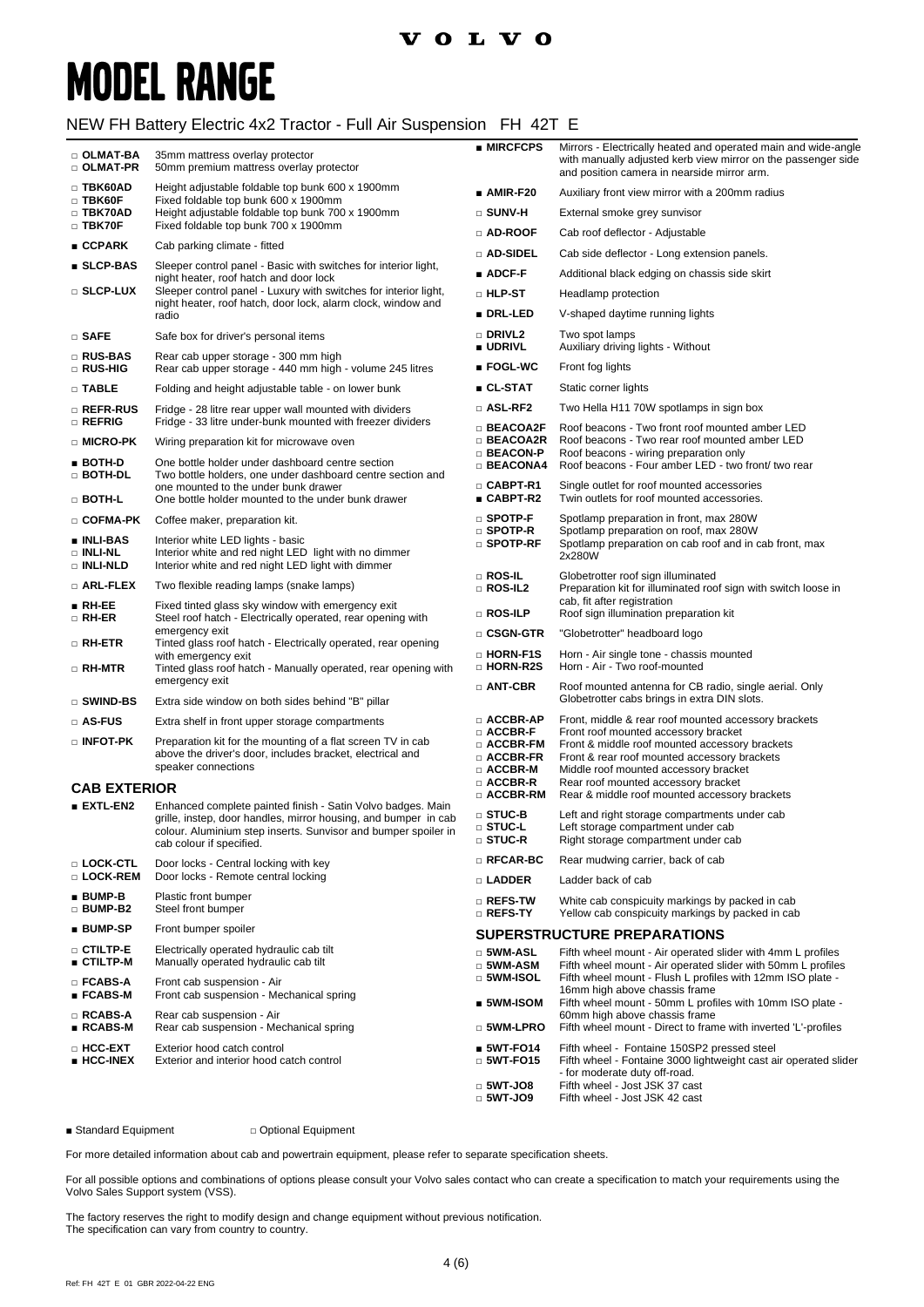### $\frac{1}{2}$  Tractor  $\Gamma$ ull  $\frac{1}{2}$  Suspension  $\Gamma$ H 42T E

| $\Box$ 5WT-SH                                   | NEW FH Battely Electric 4XZ Tractor - Full All Susperision FH 4ZT E<br>Fifth wheel - SAF-Holland/+GF+ SK-S 36.20 cast                                                         | <b>DELIVERY SERVICES</b> |                                                                                                                                                                    |
|-------------------------------------------------|-------------------------------------------------------------------------------------------------------------------------------------------------------------------------------|--------------------------|--------------------------------------------------------------------------------------------------------------------------------------------------------------------|
| $\Box$ 5WH140<br>$\Box$ 5WH150<br>□ 5WH160      | Leg-height - 140 mm<br>Leg-height - 150 mm<br>Leg-height - 160 mm                                                                                                             | □ FMS-PK                 | Fleet Management System gateway - required for aftermarket<br>telematics                                                                                           |
| $\Box$ 5WH175<br>$\Box$ 5WH185                  | Leg-height - 175mm<br>Leg-height - 185 mm                                                                                                                                     | □ DRUT1                  | Driver utility app - "My Truck" - 1 year subscription<br>For mobile phone, tablet, with android and IOS systems.<br>Only available with Volvo Connect subscription |
| $\Box$ 5WH195<br>$\Box$ 5WH200<br>$\Box$ 5WH205 | Leg-height - 195mm<br>Leg-height - 200 mm<br>Leg-height - 205 mm                                                                                                              | <b>DRUT2</b>             | Driver utility app - "My Truck" - 2 year subscription<br>For mobile phone, tablet, with android and IOS systems.<br>Only available with Volvo Connect subscription |
| $\Box$ 5WH210<br>$\Box$ 5WH220<br>$\Box$ 5WH230 | Leg-height - 210 mm<br>Leg-height - 220mm<br>Leg-height - 230 mm                                                                                                              | □ DRUT3                  | Driver utility app - "My Truck" - 3 year subscription<br>For mobile phone, tablet, with android and IOS systems.<br>Only available with Volvo Connect subscription |
| $\blacksquare$ 5WLM-B<br>□ 5WLM-L               | Maintenance - Basic fifth wheel - standard top plate<br>Maintenance - Low maintenance with nylon top plate                                                                    | □ DRUT4                  | Driver utility app - "My Truck" - 4 year subscription<br>For mobile phone, tablet, with android and IOS systems.<br>Only available with Volvo Connect subscription |
| $\square$ 5WL-S1<br>□ 5WL-S2                    | Fifthwheel lubrication - Locking mechanism and top plate<br>Fifthwheel lubrication - Locking mechanism only                                                                   | □ DRUT5                  | Driver utility app - "My Truck" - 5 year subscription<br>For mobile phone, tablet, with android and IOS systems.                                                   |
| □ TCIND                                         | Trailer connection indicator - Sensors for height, kingpin and<br>coupling lock                                                                                               |                          | Only available with Volvo Connect subscription                                                                                                                     |
| $\blacksquare$ RDECK<br>□ RDECK-M               | Catwalk - Single plate and step<br>Catwalk - Extended with two plates and step                                                                                                |                          |                                                                                                                                                                    |
| □ SRWL-2RA<br>□ SRWL-2RW                        | Chassis-mounted working lamps - Two amber rear-mounted<br>LED lamps and 3 position switch<br>Chassis-mounted working lamps - Two white rear-mounted                           |                          |                                                                                                                                                                    |
| □ SRWL-PK                                       | LED lamps and 3 position switch<br>Chassis-mounted working lamps - Side work and reverse lamp                                                                                 |                          |                                                                                                                                                                    |
| □ SWL-2RA                                       | preparation and 3 position switch - Max load 280W<br>Chassis-mounted working lamps - Two ambe rear-mounted<br>LED lamps                                                       |                          |                                                                                                                                                                    |
| □ SWL-2RW<br>$\square$ SWL-PK                   | Chassis-mounted working lamps - Two white rear-mounted<br>LED lamps<br>Chassis-mounted working lamps - Side work lamp preparation                                             |                          |                                                                                                                                                                    |
| $\blacksquare$ WL-TA1W                          | and 2 position switch - Max load 280W<br>Coupling light - White                                                                                                               |                          |                                                                                                                                                                    |
| □ WLC-H2A                                       | Two H3/70W working lamps with amber coloured lens high                                                                                                                        |                          |                                                                                                                                                                    |
| □ WLC-H2W                                       | mounted back of cab<br>Two H3/70W white working lamps high mounted on the back of<br>cab                                                                                      |                          |                                                                                                                                                                    |
| □ WLC-PKH                                       | Preparation kit, cables and switch for high mounted working<br>lamps back of cab                                                                                              |                          |                                                                                                                                                                    |
| □ WLC-PKL<br>□ WLC-PKLH                         | Preparation kit, cables and switch for low mounted working<br>lamps back of cab<br>Preparation kit - cables and switch for low and high mounted<br>working lamps back of cab. |                          |                                                                                                                                                                    |
| ∎ ECBB-BAS<br>□ ECBB-HIG<br><b>DECBB-MED</b>    | Bodybuilder electrical centre without bodybuilder module<br>Body builder electrical centre with body builder module                                                           |                          |                                                                                                                                                                    |
| <b>BBCHAS1</b><br>□ BBCHAS3                     | One 7-pole connector for Body builder interface<br>Three 7-pole connectors for Body builder interface                                                                         |                          |                                                                                                                                                                    |
| □ BEPR-T2                                       | Body builder electrical software preparation for tipper with<br>remote control                                                                                                |                          |                                                                                                                                                                    |
| $\square$ exster                                | External steering control - Volvo dynamic steering and<br>bodybuilder module prepared for external control system,<br>installed and computer by bodybuilder                   |                          |                                                                                                                                                                    |
| □ TD-BAS<br>□ TD-LED                            | Trailer detection WITHOUT LED sensing<br>Trailer detection with LED sensing                                                                                                   |                          |                                                                                                                                                                    |
| □ AUXL-SPK                                      | Electrical preparation kit - wiring and switch for snow plough<br>lights                                                                                                      |                          |                                                                                                                                                                    |
| <b>D TAILPRE2</b><br>$\square$ Tailprep         | Tail lift preparation kit, wireless remote operation<br>Taillift preparation kit - cab switch and warning in driver display                                                   |                          |                                                                                                                                                                    |
| □ AESW2                                         | Two Body builder bistable electrical switches (marked AUX1 /<br>AUX2)                                                                                                         |                          |                                                                                                                                                                    |
| □ AESW2PK                                       | 2 Body builder bistable el.switches (marked AUX1/AUX2) and<br>prep. for 4 more switches                                                                                       |                          |                                                                                                                                                                    |
| $\square$ AUXSW-4                               | Wiring for 4 extra switches (from Body builder electrical centre<br>to switch positions)                                                                                      |                          |                                                                                                                                                                    |

■ Standard Equipment □ Optional Equipment

For more detailed information about cab and powertrain equipment, please refer to separate specification sheets.

For all possible options and combinations of options please consult your Volvo sales contact who can create a specification to match your requirements using the Volvo Sales Support system (VSS).